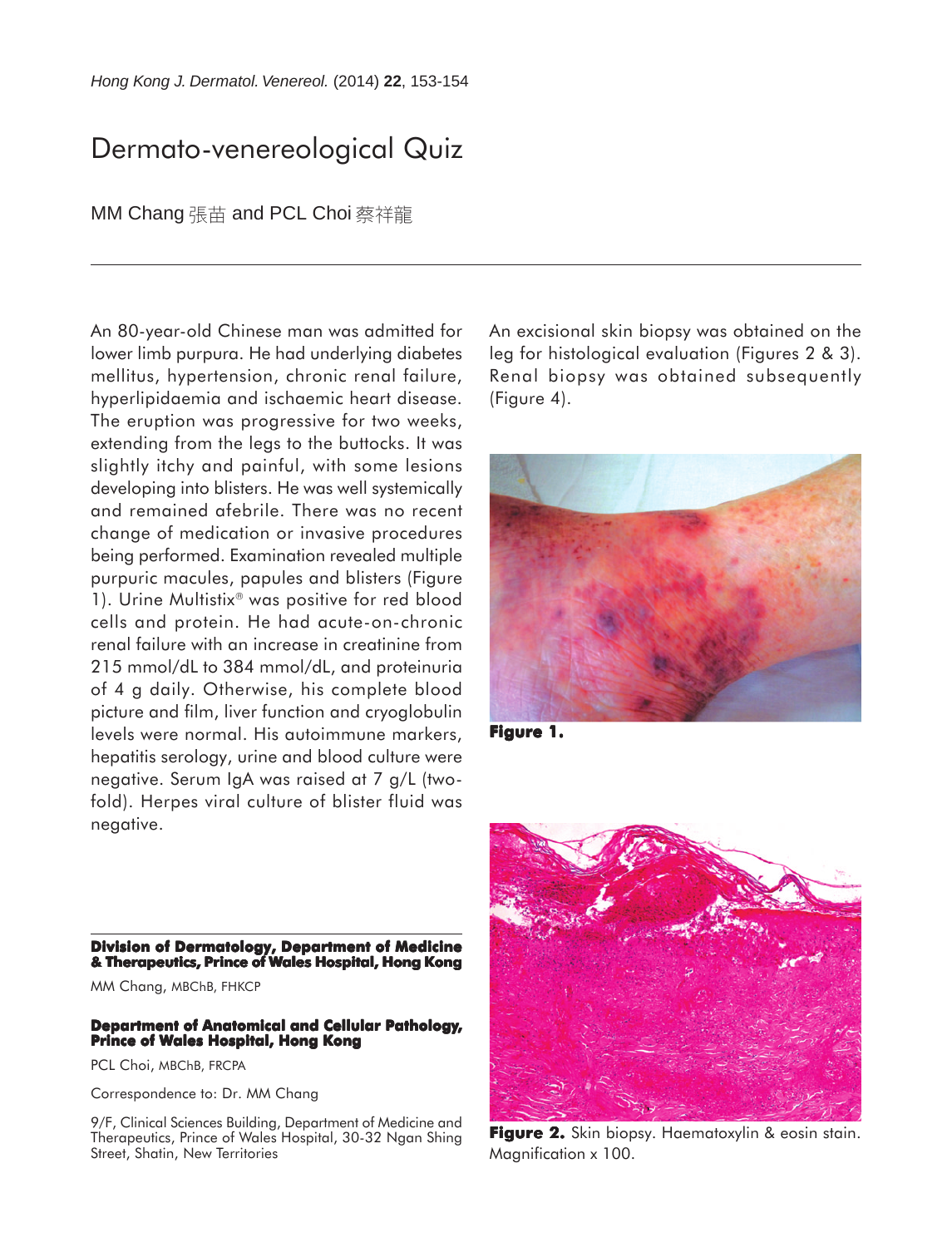

**Figure 3.** Skin biopsy. Haematoxylin & eosin stain. Magnification x 400.



Figure 4. Renal biopsy. Periodic acid silver methenamine stain. Magnification x 400

## **Questions**

- 1) What are the differential diagnoses?
- 2) What do the biopsies show?
- 3) What is the diagnosis?
- 4) What is the treatment and prognosis?

(Answers on page 163)